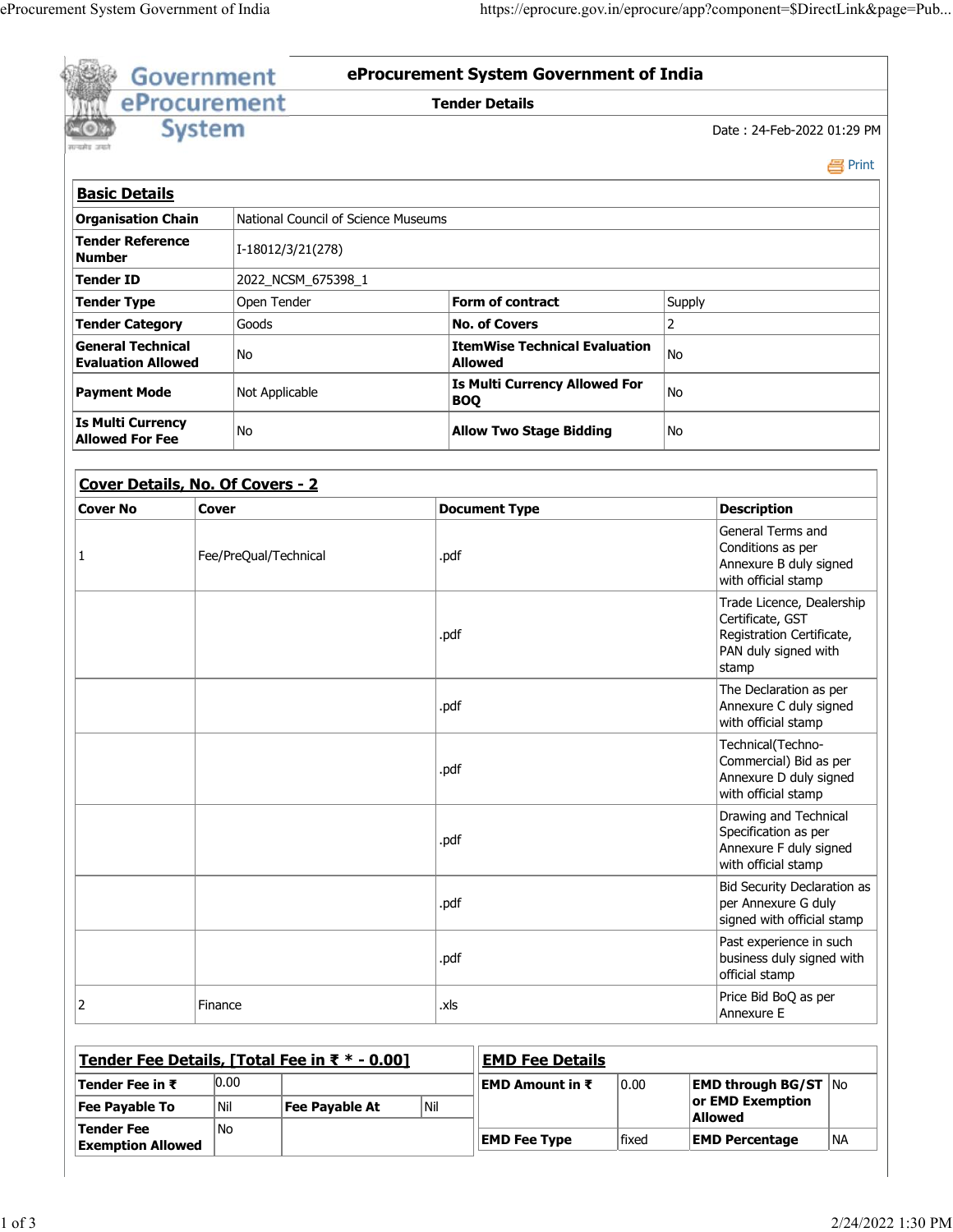|                                                         |                                                                    |                                |                                               |                             |                | <b>EMD Payable To</b>     |                                                                                                       |                                                                                                                                                                                                               | Nil                                 |                                                          |                                                         | Nil<br><b>EMD Payable At</b>       |  |
|---------------------------------------------------------|--------------------------------------------------------------------|--------------------------------|-----------------------------------------------|-----------------------------|----------------|---------------------------|-------------------------------------------------------------------------------------------------------|---------------------------------------------------------------------------------------------------------------------------------------------------------------------------------------------------------------|-------------------------------------|----------------------------------------------------------|---------------------------------------------------------|------------------------------------|--|
|                                                         |                                                                    |                                |                                               |                             |                |                           |                                                                                                       |                                                                                                                                                                                                               |                                     |                                                          |                                                         | Click to view modification history |  |
| Work / Item(s)                                          |                                                                    |                                |                                               |                             |                |                           |                                                                                                       |                                                                                                                                                                                                               |                                     |                                                          |                                                         |                                    |  |
| Title<br>Wood) and Nylon Lock Assembly                  |                                                                    |                                |                                               |                             |                |                           | Fabrication and Supply of Aluminium Extruded Section (SIMA) Woodgrain Matte Finish Powder Coated (RAL |                                                                                                                                                                                                               |                                     |                                                          |                                                         |                                    |  |
| <b>Work Description</b>                                 |                                                                    |                                |                                               |                             |                |                           |                                                                                                       | Fabrication and Supply of Aluminium Extruded Section (SIMA) Woodgrain Matte Finish Powder Coated (RAL<br>Wood) and Nylon Lock Assembly strictly as per Drawing and Specification Annexure F and NIT of tender |                                     |                                                          |                                                         |                                    |  |
| <b>Pre Qualification</b><br><b>Details</b>              |                                                                    | Please refer Tender documents. |                                               |                             |                |                           |                                                                                                       |                                                                                                                                                                                                               |                                     |                                                          |                                                         |                                    |  |
| <b>Independent External</b><br><b>Monitor/Remarks</b>   |                                                                    |                                | <b>NA</b>                                     |                             |                |                           |                                                                                                       |                                                                                                                                                                                                               |                                     |                                                          |                                                         |                                    |  |
| <b>Show Tender Value in</b><br><b>Public Domain</b>     |                                                                    |                                | No                                            |                             |                |                           |                                                                                                       |                                                                                                                                                                                                               |                                     |                                                          |                                                         |                                    |  |
| Tender Value in ₹                                       |                                                                    |                                | 0.00                                          |                             |                | <b>Product Category</b>   |                                                                                                       | Goods                                                                                                                                                                                                         | Miscellaneous Sub category          |                                                          | Aluminium Extruded<br>Section Woodgrain<br>Matte Finish |                                    |  |
|                                                         | <b>Contract Type</b>                                               |                                | Tender                                        |                             |                | <b>Bid Validity(Days)</b> |                                                                                                       | 180                                                                                                                                                                                                           | <b>Period Of Work(Days)</b>         |                                                          | 45                                                      |                                    |  |
| Location                                                | National Council of   Pincode<br><b>Science Museums</b><br>Kolkata |                                |                                               |                             |                |                           | 700091                                                                                                | <b>Pre Bid Meeting Place</b>                                                                                                                                                                                  |                                     | <b>NA</b>                                                |                                                         |                                    |  |
| <b>Pre Bid Meeting</b><br><b>Address</b>                | <b>NA</b>                                                          |                                |                                               | <b>Pre Bid Meeting Date</b> |                |                           | <b>NA</b>                                                                                             | <b>Bid Opening Place</b>                                                                                                                                                                                      |                                     | NATIONAL COUNCIL<br>OF SCIENCE MUSEUMS<br><b>KOLKATA</b> |                                                         |                                    |  |
| <b>Should Allow NDA</b><br><b>Tender</b>                |                                                                    | <b>No</b><br><b>Bidder</b>     |                                               | <b>Allow Preferential</b>   |                | No                        |                                                                                                       |                                                                                                                                                                                                               |                                     |                                                          |                                                         |                                    |  |
| <b>Critical Dates</b>                                   |                                                                    |                                |                                               |                             |                |                           |                                                                                                       |                                                                                                                                                                                                               |                                     |                                                          |                                                         |                                    |  |
| <b>Publish Date</b>                                     |                                                                    |                                | 24-Feb-2022 05:00 PM                          |                             |                |                           | <b>Bid Opening Date</b>                                                                               |                                                                                                                                                                                                               |                                     |                                                          |                                                         | 09-Mar-2022 12:00 PM               |  |
| Document Download / Sale Start<br><b>Date</b>           |                                                                    |                                |                                               |                             |                | 24-Feb-2022 05:00 PM      |                                                                                                       | Document Download / Sale End<br>Date                                                                                                                                                                          |                                     |                                                          | 08-Mar-2022 12:00 PM                                    |                                    |  |
| <b>Clarification Start Date</b>                         |                                                                    |                                | <b>NA</b>                                     |                             |                |                           |                                                                                                       |                                                                                                                                                                                                               | <b>Clarification End Date</b>       |                                                          | ΝA                                                      |                                    |  |
| <b>Bid Submission Start Date</b>                        |                                                                    |                                | 24-Feb-2022 05:30 PM                          |                             |                |                           | <b>Bid Submission End Date</b>                                                                        |                                                                                                                                                                                                               |                                     | 08-Mar-2022 12:00 PM                                     |                                                         |                                    |  |
|                                                         |                                                                    |                                |                                               |                             |                |                           |                                                                                                       |                                                                                                                                                                                                               |                                     |                                                          |                                                         |                                    |  |
| <b>Tender Documents</b>                                 |                                                                    |                                |                                               |                             |                |                           |                                                                                                       |                                                                                                                                                                                                               |                                     |                                                          |                                                         |                                    |  |
| <b>NIT</b><br><b>Document</b>                           |                                                                    |                                | <b>S.No Document Name</b>                     |                             |                |                           | <b>Description</b>                                                                                    |                                                                                                                                                                                                               |                                     |                                                          | (in KB)                                                 | <b>Document Size</b>               |  |
|                                                         | $\mathbf{1}$                                                       |                                | Tendernotice_1.pdf                            |                             |                |                           |                                                                                                       | Tender Document                                                                                                                                                                                               |                                     |                                                          |                                                         | 203.69                             |  |
|                                                         |                                                                    |                                | S.No Document Type                            |                             |                | <b>Document Name</b>      |                                                                                                       |                                                                                                                                                                                                               | <b>Description</b>                  |                                                          | <b>Document Size</b><br>(in KB)                         |                                    |  |
|                                                         |                                                                    |                                |                                               |                             | BOQ_710743.xls |                           |                                                                                                       |                                                                                                                                                                                                               | Price Bid BoQ Annexure E            |                                                          | 236.50                                                  |                                    |  |
|                                                         | 1                                                                  | <b>BOQ</b>                     |                                               |                             |                |                           |                                                                                                       |                                                                                                                                                                                                               |                                     | Specification and Drawing<br>Annexure F                  |                                                         |                                    |  |
| <b>Work Item</b><br><b>Documents</b>                    | 2                                                                  |                                | Tender Documents                              |                             |                | specification.pdf         |                                                                                                       |                                                                                                                                                                                                               |                                     |                                                          |                                                         |                                    |  |
|                                                         |                                                                    |                                |                                               |                             |                |                           |                                                                                                       |                                                                                                                                                                                                               |                                     |                                                          |                                                         |                                    |  |
| <b>Auto Extension Corrigendum Properties for Tender</b> |                                                                    |                                |                                               |                             |                |                           |                                                                                                       |                                                                                                                                                                                                               |                                     |                                                          |                                                         | 332.89                             |  |
| <b>Iteration</b>                                        | 3                                                                  |                                | No. of bids required for bid opening a tender |                             |                |                           |                                                                                                       |                                                                                                                                                                                                               | Tender gets extended to No. of days |                                                          |                                                         |                                    |  |